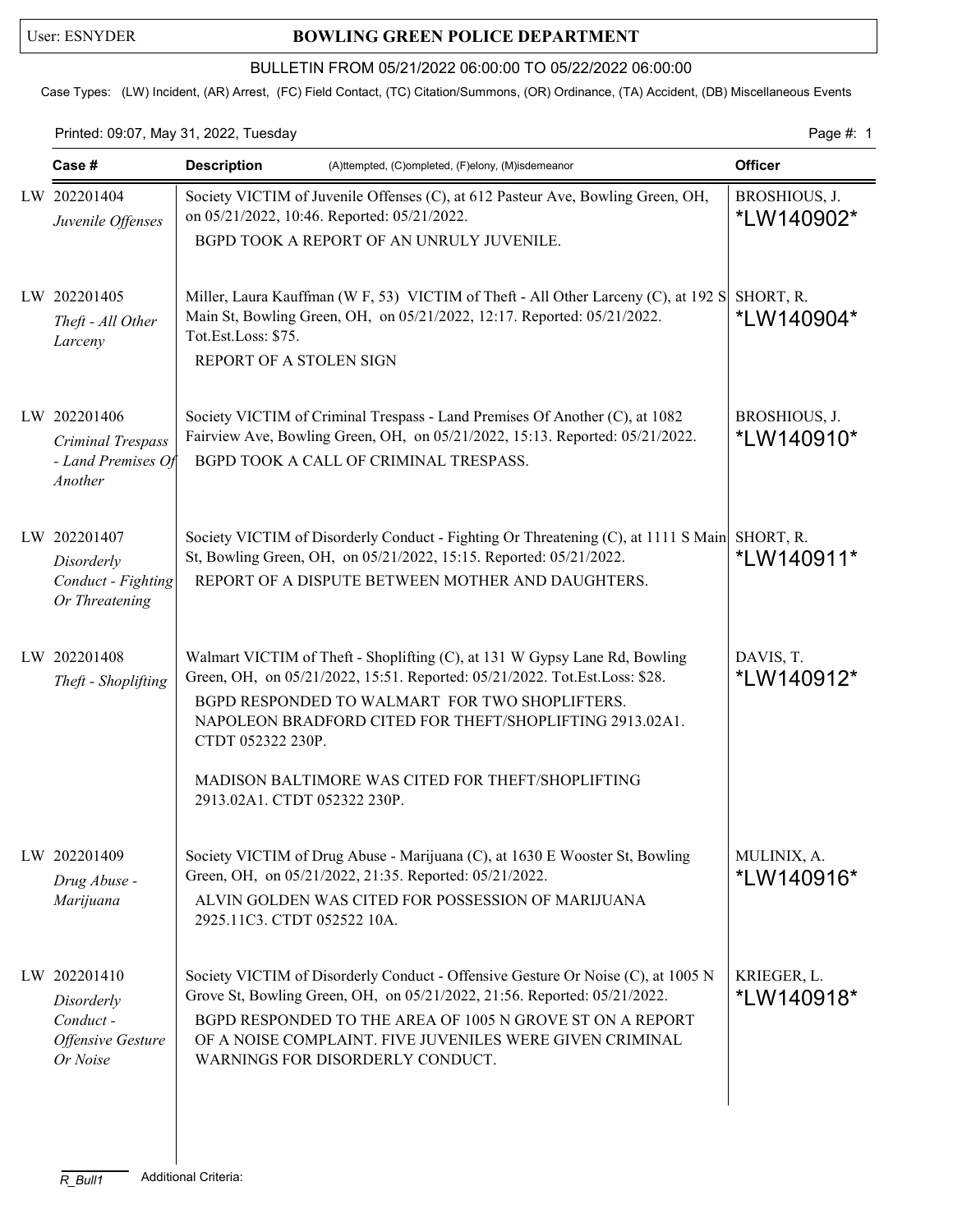| Case #                                                                              | <b>Description</b>                                                                                                                                                                                                                                                                                | (A)ttempted, (C)ompleted, (F)elony, (M)isdemeanor                                                                                                                                                                                 | <b>Officer</b>               |
|-------------------------------------------------------------------------------------|---------------------------------------------------------------------------------------------------------------------------------------------------------------------------------------------------------------------------------------------------------------------------------------------------|-----------------------------------------------------------------------------------------------------------------------------------------------------------------------------------------------------------------------------------|------------------------------|
| LW 202201414<br><b>Assist Other</b><br>Department                                   | Assist Other Department (C), at 200 N Prospect St, Bowling Green, OH, on<br>05/22/2022, 00:23. Reported: 05/22/2022. No victims listed.<br>BGPD RESPONDED TO THE AREA OF 200 N PROSPECT ST TO ASSIST<br>OIU. RYAN MCBRIDE WAS ARRESTED AND CITED FOR DISORDERLY<br>CONDUCT UNABLE TO CARE BY OIU. |                                                                                                                                                                                                                                   | KRIEGER, L.<br>*LW140924*    |
| LW 202201411<br>Property<br>Damage/non<br>Criminal                                  | 05/22/2022, 00:26. Reported: 05/22/2022. No victims listed.                                                                                                                                                                                                                                       | Property Damage/non Criminal (C), at 520 Conneaut Ave, Bowling Green, OH, on<br>BGPD OBSERVED THE PORTA POTTY AT CITY PARK VANDALIZED.                                                                                            | ST JOHN, K. S.<br>*LW140920* |
| LW 202201412<br>Driving While<br><b>Under The</b><br>Influence Of<br>Alcohol/Drugs  | <b>IMPAIRED.</b>                                                                                                                                                                                                                                                                                  | Society VICTIM of Driving While Under The Influence Of Alcohol/ Drugs (C), at 761<br>Fifth St/high St, Bowling Green, OH, on 05/22/2022, 00:46. Reported: 05/22/2022.<br>BGPD OFFICERS STOPPED A MOTOR VEHICLE SUSPECTED OF BEING | ST JOHN, K. S.<br>*LW140922* |
| LW 202201413<br><b>Lost Property</b>                                                | WATCH WAS LOST AND POSSIBLY FOUND.                                                                                                                                                                                                                                                                | Harrington, Kenna Nicole (B F, 19) VICTIM of Lost Property (C), at 434 E Wooster<br>St, Bowling Green, OH, on 05/22/2022, 01:24. Reported: 05/22/2022.<br>BGPD RESPONDED TO 434 E. WOOSTER ST. FOR A IPHONE WATCH                 | FAIRBANKS, C.<br>*LW140923*  |
| LW 202201415<br>Disorderly<br>Conduct-<br><b>Intoxicated Create</b><br>Risk Of Harm | 05/22/2022.<br>CONDUCT - UNABLE TO CARE FOR SELF.                                                                                                                                                                                                                                                 | Society VICTIM of Disorderly Conduct - Intoxicated Create Risk Of Harm (C), at E<br>Clough St/williams St, Bowling Green, OH, on 05/22/2022, 02:35. Reported:<br><b>GAVE A CRIMINAL WARNING TO ROBBY RIFFLE FOR DISORDERLY</b>    | WRIGHT, K.<br>*LW140925*     |